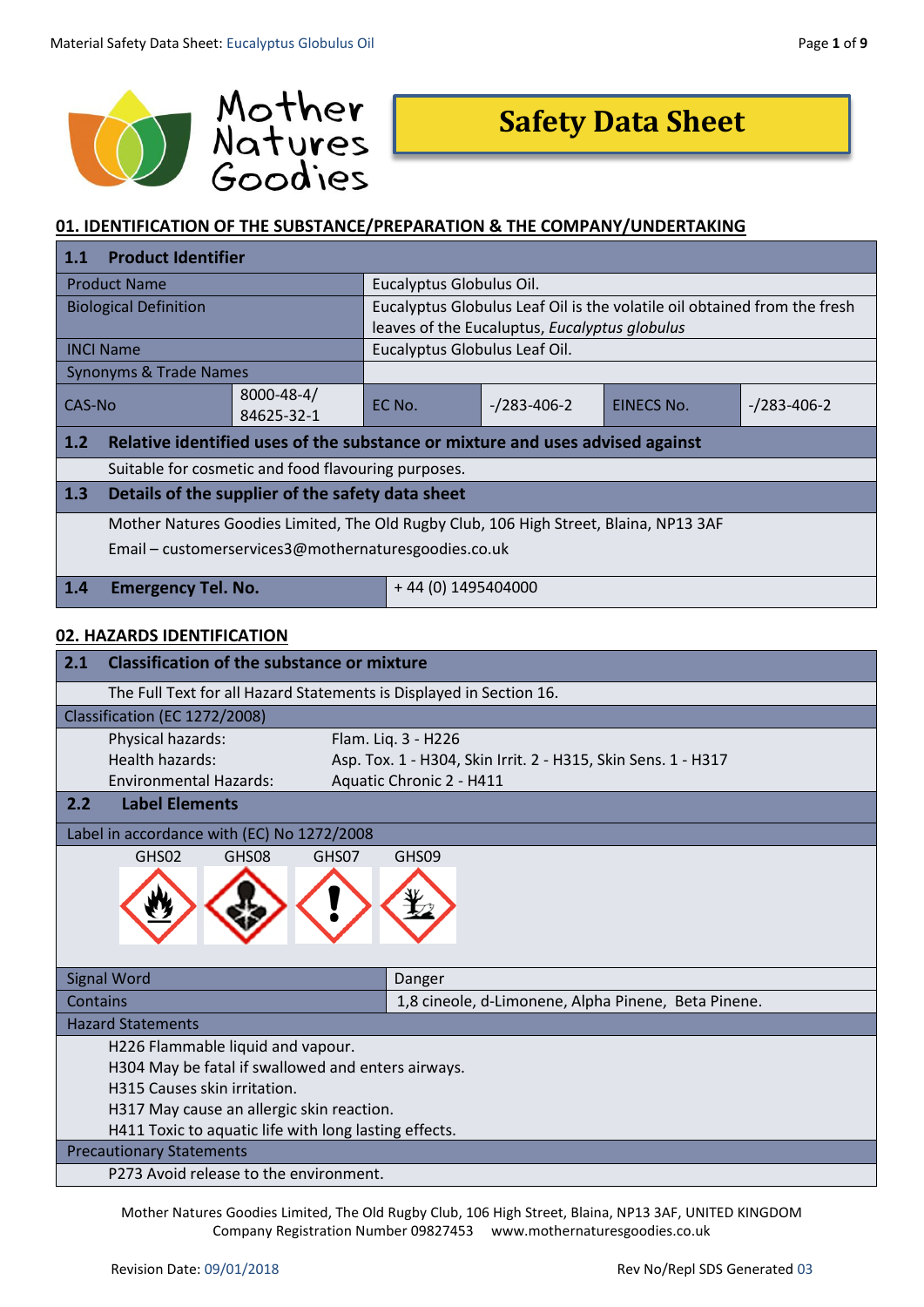#### **03. COMPOSITION/INFORMATION ON INGREDIENTS**

| 3.2 | <b>Mixtures</b>                                                                                                                                                              |                                                                                                                                       |                  |
|-----|------------------------------------------------------------------------------------------------------------------------------------------------------------------------------|---------------------------------------------------------------------------------------------------------------------------------------|------------------|
|     | >80% 1,8 Cineol                                                                                                                                                              | CAS-No: 470-82-6                                                                                                                      | EC No: 207-431-5 |
|     | Classification (EC 1272/2008)                                                                                                                                                | Flam. Liq. 3 - H226, Skin Sens. 1B - H317                                                                                             |                  |
|     | $\leq$ 10% d-Limonene                                                                                                                                                        | CAS-No: 5989-27-5                                                                                                                     | EC No: 227-813-5 |
|     | Classification (EC 1272/2008)                                                                                                                                                | Flam. Lig. 3 - H226, Asp. Tox. 1 H304, Skin Irrit. 2 - H315, Skin Sens. 1 - H317,<br>Aquatic Acute 1 - H400, Aquatic Chronic 1 - H410 |                  |
|     | $\leq 6\%$ para-Cymene                                                                                                                                                       | CAS-No: 99-87-6                                                                                                                       | EC No: 202-796-7 |
|     |                                                                                                                                                                              | Classification (EC 1272/2008); Flam. Liq. 3 - H226, Asp. Tox. 1 - H304, Eye Irrit. 2 H319                                             |                  |
|     | $\leq$ 9% alpha-Pinene                                                                                                                                                       | CAS-No: 80-56-8                                                                                                                       | EC No: 201-291-9 |
|     |                                                                                                                                                                              | Classification (EC 1272/2008) Flam. Liq. 3 - H226, Skin Irrit. 2 - H315, Skin Sens. 1 - H317, Asp. Tox. 1 - H304,                     |                  |
|     | Mother Natures Goodies Limited, The Old Rugby Club, 106 High Street, Blaina, NP13 3AF, UNITED KINGDOM<br>Company Registration Number 09827453 www.mothernaturesgoodies.co.uk |                                                                                                                                       |                  |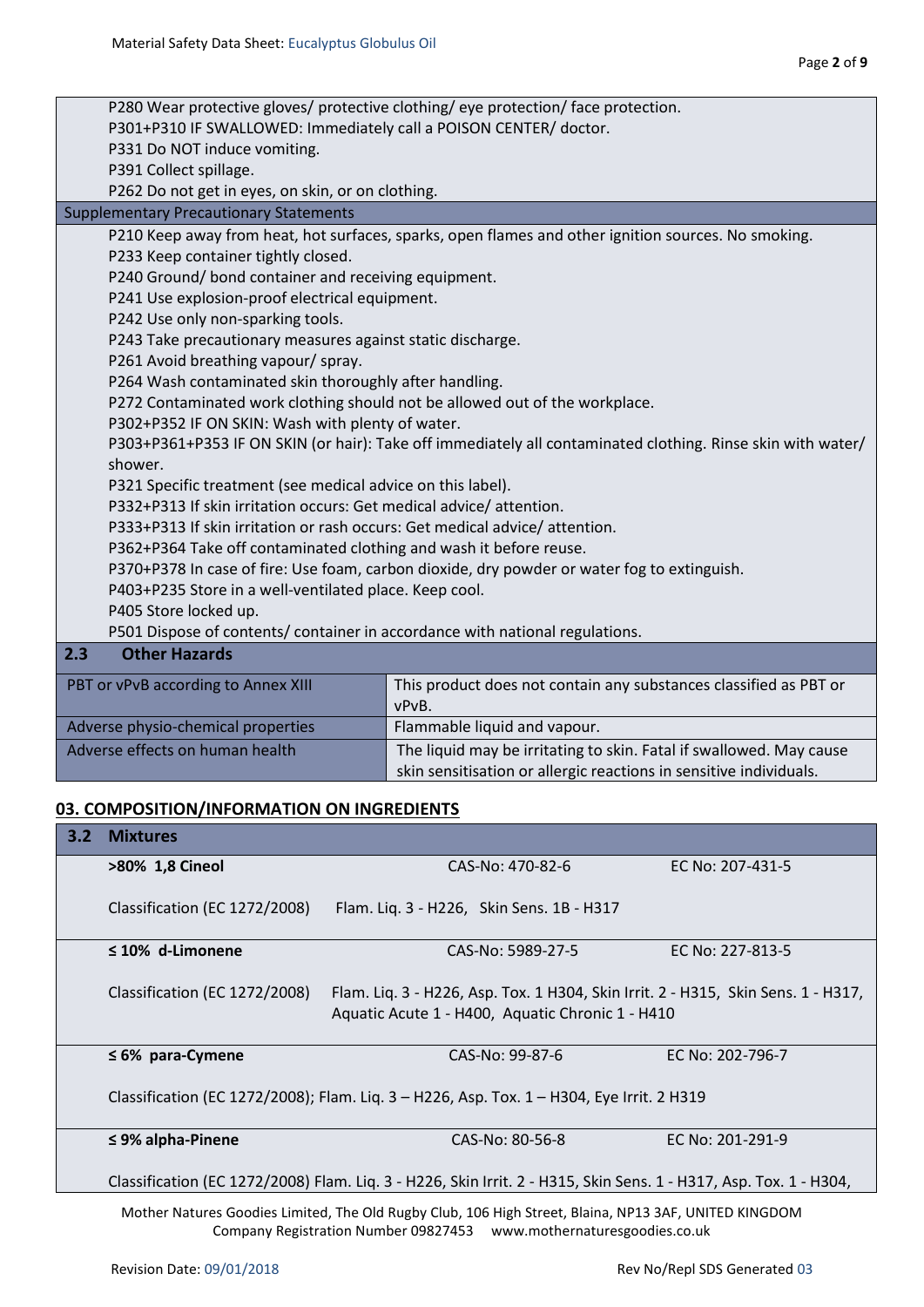|                               | Aquatic Acute 1 - H400, Aquatic Chronic 1 - H410                                                                                   |                                                                                     |  |
|-------------------------------|------------------------------------------------------------------------------------------------------------------------------------|-------------------------------------------------------------------------------------|--|
| $\leq$ 3% alpha-Phellandrene  | CAS-No: 99-83-2                                                                                                                    | EC No: 202-792-5                                                                    |  |
| Classification (EC 1272/2008) | Flam. Liq. 3 - H226, Asp. Tox. 1 - H304                                                                                            |                                                                                     |  |
| $\leq 6\%$ p-mentha-1,4-diene | CAS-No: 99-85-4                                                                                                                    | EC No: 202-794-6                                                                    |  |
| Classification (EC 1272/2008) | Flam. Lig. 3 - H226, Asp. Tox. 1 - H304                                                                                            |                                                                                     |  |
|                               | ≤ 2% 7-methyl-3-methyleneocta-1,6-diene (Myrcene) CAS-No: 123-35-3                                                                 | EC No: 204-622-5                                                                    |  |
| Classification (EC 1272/2008) | Flam. Liq. 3 - H226, Skin Irrit. 2 - H315, Eye Irrit. 2 - H319<br>Asp. Tox. 1 - H304, Aquatic Acute 1 H400, Aquatic Chronic 1 H410 |                                                                                     |  |
| $\leq$ 2% p-menth-1-en-8-ol   | CAS-No: 99-55-5                                                                                                                    | EC No: 202-680-6                                                                    |  |
| Classification (EC 1272/2008) | Skin Irrit. 2 - H315, Eye Irrit. 2 - H319                                                                                          |                                                                                     |  |
| $\leq$ 1.5% beta-Pinene       | CAS. No: 127-91-3                                                                                                                  | EC No: 204-872-5                                                                    |  |
| Classification (EC 1272/2008) | Aquatic Acute 1 H400, Aquatic Chronic 1 H410                                                                                       | Flam. Lig. 3 - H226, Skin Irrit. 2 - H315, Skin Sens. 1 - H317, Asp. Tox. 1 - H304, |  |

# **04. FIRST AID MEASURES**

| 4.1 <br><b>Description of first aid measures</b>                                               |                                                                                                |  |  |
|------------------------------------------------------------------------------------------------|------------------------------------------------------------------------------------------------|--|--|
| Inhalation                                                                                     | Remove person to fresh air and keep comfortable for breathing. If breathing stops, provide     |  |  |
|                                                                                                | artificial respiration. Get medical attention if any discomfort continues.                     |  |  |
| Rinse mouth thoroughly with water. Do not induce vomiting. Get medical attention.<br>Ingestion |                                                                                                |  |  |
| <b>Skin Contact</b>                                                                            | Wash skin thoroughly with soap and water. Continue to rinse for at least 15 minutes. Get       |  |  |
|                                                                                                | medical attention if irritation persists after washing.                                        |  |  |
| <b>Eye Contact</b>                                                                             | Remove any contact lenses and open eyelids wide apart. Rinse with water. Continue to rinse for |  |  |
|                                                                                                | at least 15 minutes. Get medical attention if irritation persists after washing.               |  |  |
| 4.2<br>Most important symptoms and effects, both acute and delayed                             |                                                                                                |  |  |
| Inhalation                                                                                     | May be fatal if swallowed and enters airways.                                                  |  |  |
| Skin contact                                                                                   | May cause an allergic skin reaction.                                                           |  |  |
| 4.3                                                                                            | Indication of any immediate medical attention and special treatment needed                     |  |  |
|                                                                                                | Notes for the doctor Treat symptomatically.                                                    |  |  |

#### **05. FIRE-FIGHTING MEASURES**

| 5.1 | <b>Extinguishing Media</b>                                                                              |  |  |
|-----|---------------------------------------------------------------------------------------------------------|--|--|
|     | Suitable Extinguishing media:<br>Carbon Dioxide (CO <sub>2</sub> ), dry chemical, Foam, Water Spray.    |  |  |
|     | Suitable Extinguishing media:<br>Do not use water jet as an extinguisher, as this will spread the fire. |  |  |
| 5.2 | Special hazards arising from the product                                                                |  |  |
|     | Specific hazards                                                                                        |  |  |
|     | Burning can produce irritating, toxic and obnoxious fumes.                                              |  |  |
| 5.3 | <b>Advice for firefighters</b>                                                                          |  |  |
|     | Special Protective equipment for fire-fighters                                                          |  |  |
|     | Wear positive-pressure self-contained breathing apparatus (SCBA) and appropriate protective clothing.   |  |  |
|     | Mother Natures Goodies Limited, The Old Rugby Club, 106 High Street, Blaina, NP13 3AF, UNITED KINGDOM   |  |  |
|     | Company Registration Number 09827453<br>www.mothernaturesgoodies.co.uk                                  |  |  |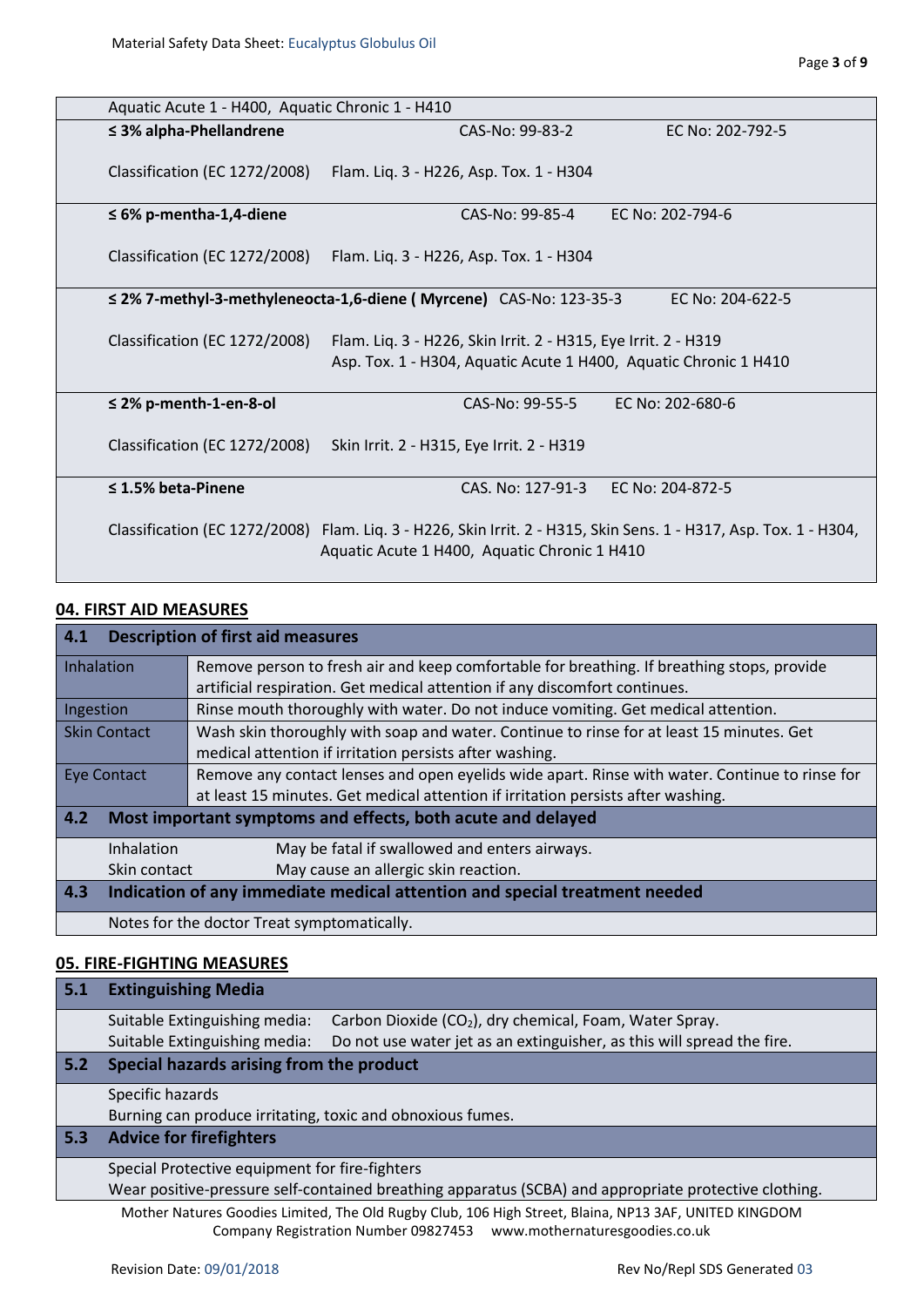# **06. ACCIDENTAL RELEASE MEASURES**

| 6.1 | Personal precautions, protective equipment and emergency procedures                                                                                               |  |  |
|-----|-------------------------------------------------------------------------------------------------------------------------------------------------------------------|--|--|
|     | Personal precautions                                                                                                                                              |  |  |
|     | Provide adequate ventilation. Avoid contact with skin and eyes. Avoid inhalation of vapours. Wear protective                                                      |  |  |
|     | clothing and gloves.                                                                                                                                              |  |  |
|     | For emergency responders                                                                                                                                          |  |  |
|     | Wear an appropriate NIOSH / MSHA approved respirator if mist or vapour is generated.                                                                              |  |  |
| 6.2 | <b>Environmental Precautions</b>                                                                                                                                  |  |  |
|     | Do not discharge into drains or watercourses or onto the ground.                                                                                                  |  |  |
| 6.3 | Methods and material for containment and cleaning up.                                                                                                             |  |  |
|     | Absorb with liquid binding material (e.g. sand, diatomaceous earth, acid or universal binding agents). Collect<br>in closed and suitable containers for disposal. |  |  |
| 6.4 | Reference to other sections                                                                                                                                       |  |  |
|     | For personal protection, see Section 8. For waste disposal, see Section 13.                                                                                       |  |  |
|     | 07. HANDLING AND STORAGE                                                                                                                                          |  |  |

| 7.1 | <b>Precautions for safe handling</b>                                                                             |  |
|-----|------------------------------------------------------------------------------------------------------------------|--|
|     | Usage precautions                                                                                                |  |
|     | Apply good manufacturing practice and industrial hygiene practices. Keep containers sealed when not in use.      |  |
|     | Provide adequate ventilation. Keep away from heat, sparks and open flame.                                        |  |
|     | Advice on general occupational hygiene                                                                           |  |
|     | Do not eat, drink or smoke when using this product. Wash hands thoroughly after handling. Remove                 |  |
|     | contaminated clothing and protective equipment before entering eating areas.                                     |  |
| 7.2 | Conditions for safe storage, including any incompatibilities                                                     |  |
|     | Store in tightly closed original container in a dry, cool and well-ventilated place. Keep in original container. |  |
| 7.3 | Specific end use(s)                                                                                              |  |
|     | No additional data available.                                                                                    |  |

# **08. EXPOSURE CONTROLS/PERSONAL PROTECTION**

| 8.1 | <b>Control parameters</b>                                                           |
|-----|-------------------------------------------------------------------------------------|
|     | 1, 8 cineole (CAS: 470-82-6)                                                        |
|     | <b>DNEL</b>                                                                         |
|     | Workers - Dermal; Long term systemic effects: 2 mg/kg                               |
|     | General population - Oral; Long term systemic effects: 600 mg/kg                    |
|     | General population - Dermal; Long term systemic effects: 1 mg/kg                    |
|     | General population - Inhalation; Long term systemic effects: 1.74 mg/m <sup>3</sup> |
|     | <b>PNEC</b>                                                                         |
|     | $-$ STP; 10 mg/l                                                                    |
|     | $-$ Soil; 0.2 mg/kg                                                                 |
|     | - Intermittent release; 0.57 mg/l                                                   |
|     | - Fresh water; 0.057 mg/l                                                           |
|     | - Marine water; 0.0057 mg/l                                                         |
|     | - Sediment (Freshwater); 0.06732 mg/kg                                              |
|     | - Sediment (Marinewater); 0.00673 mg/kg                                             |
|     | Alpha Pinene (CAS: 80-56-8)                                                         |
|     | <b>DNEL</b>                                                                         |
|     | Workers - Inhalation; Long term systemic effects: 5.98 mg/m <sup>3</sup>            |

Company Registration Number 09827453 www.mothernaturesgoodies.co.uk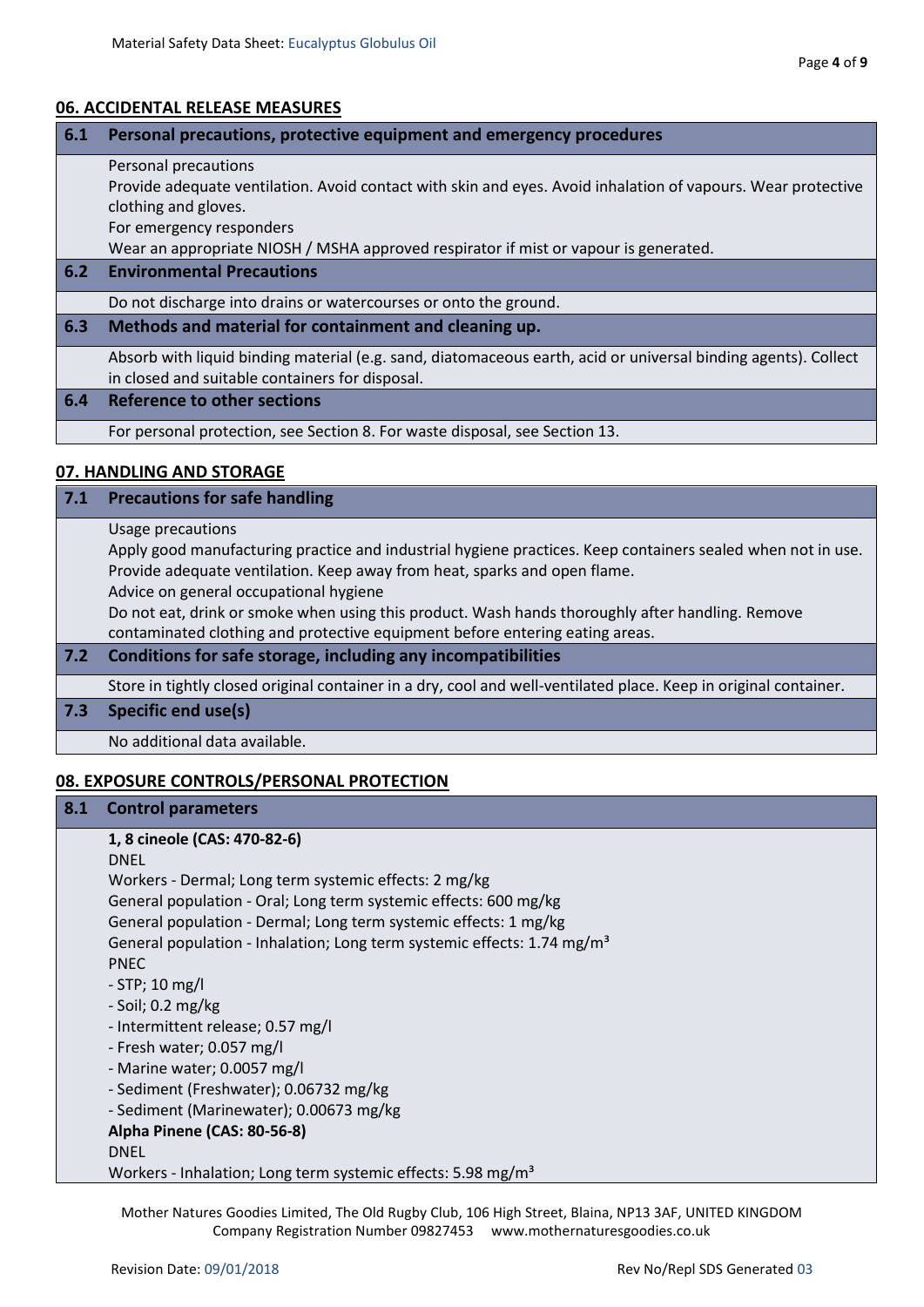|                                                                               | General population - Oral; Long term systemic effects: 0.31 mg/kg                                                                               |  |  |
|-------------------------------------------------------------------------------|-------------------------------------------------------------------------------------------------------------------------------------------------|--|--|
|                                                                               | General population - Inhalation; Long term systemic effects: 1.06 mg/m <sup>3</sup>                                                             |  |  |
| <b>PNEC</b>                                                                   |                                                                                                                                                 |  |  |
| $-$ STP; 3.26 mg/l                                                            |                                                                                                                                                 |  |  |
| - Soil; 0.539 mg/kg                                                           |                                                                                                                                                 |  |  |
| - Fresh water; 0.004 mg/l                                                     |                                                                                                                                                 |  |  |
| - Marine water; 0.0004 mg/l                                                   |                                                                                                                                                 |  |  |
| - Sediment (Freshwater); 1.033 mg/kg<br>- Sediment (Marinewater); 0.103 mg/kg |                                                                                                                                                 |  |  |
|                                                                               | 7-methyl-3-methyleneocta-1,6-diene (CAS: 123-35-3)                                                                                              |  |  |
| <b>DNEL</b>                                                                   |                                                                                                                                                 |  |  |
|                                                                               | Workers - Dermal; Long term systemic effects: 0.83 mg/kg                                                                                        |  |  |
|                                                                               | Workers - Inhalation; Long term systemic effects: 5.83 mg/m <sup>3</sup>                                                                        |  |  |
|                                                                               | General population - Dermal; Long term systemic effects: 0.42 mg/kg                                                                             |  |  |
|                                                                               | General population - Inhalation; Long term systemic effects: 1.25 mg/m <sup>3</sup>                                                             |  |  |
| <b>PNEC</b>                                                                   |                                                                                                                                                 |  |  |
| $-$ STP; 0.2 mg/l                                                             |                                                                                                                                                 |  |  |
| - Soil; 1.015 mg/kg                                                           |                                                                                                                                                 |  |  |
| - Fresh water; 0.00028 mg/l                                                   |                                                                                                                                                 |  |  |
| - Marine water; 0.0008 mg/l                                                   |                                                                                                                                                 |  |  |
| - Sediment (Freshwater); 5.022 mg/kg                                          |                                                                                                                                                 |  |  |
| - Sediment (Marinewater); 0.502 mg/kg                                         |                                                                                                                                                 |  |  |
| <b>Exposure controls</b><br>8.2                                               |                                                                                                                                                 |  |  |
| <b>Protective Equipment</b>                                                   |                                                                                                                                                 |  |  |
|                                                                               |                                                                                                                                                 |  |  |
| <b>Process Conditions</b>                                                     | No additional data available.                                                                                                                   |  |  |
| <b>Engineering Measures</b>                                                   | Provide adequate ventilation. Facilities storing or utilizing this material should be<br>equipped with an eyewash facility and a safety shower. |  |  |
| <b>Respiratory Equipment</b>                                                  | Generally unnecessary in a well ventilated area. If ventilation is insufficient, respiratory<br>protection must be worn.                        |  |  |
| <b>Hand Protection</b>                                                        | Chemical resistant gloves required.                                                                                                             |  |  |
| <b>Eye Protection</b>                                                         | Wear approved face protection.                                                                                                                  |  |  |
| <b>Other Protection</b>                                                       | Wear suitable protective clothing to prevent heat.                                                                                              |  |  |
| <b>Hygiene Measures</b>                                                       | No specific hygiene procedures noted, but good personal hygiene practices are always                                                            |  |  |
|                                                                               | advisable, especially when working with chemicals.                                                                                              |  |  |
| <b>Personal Protection</b>                                                    | Avoid contact with skin and eyes.                                                                                                               |  |  |
| <b>Skin Protection</b>                                                        | Wear apron or protective clothing in case of contact.                                                                                           |  |  |
| <b>Environmental Exposure</b><br>Controls                                     | Avoid discharging into drains.                                                                                                                  |  |  |
|                                                                               |                                                                                                                                                 |  |  |

# **09. PHYSICAL AND CHEMICAL PROPERTIES**

| 9.1<br>Information on basic physical and chemical properties |                                                 |  |
|--------------------------------------------------------------|-------------------------------------------------|--|
| Appearance                                                   | Clear liquid                                    |  |
| Colour                                                       | Colourless to pale yellow.                      |  |
| Odour                                                        | Fresh, aromatic, cineolic                       |  |
| <b>Relative Density</b>                                      | Approx. 0.915 @ 20°C                            |  |
| Flash Point (°C)                                             | 45.5 - 46.5°C PMCC (Pensky-Martens closed cup). |  |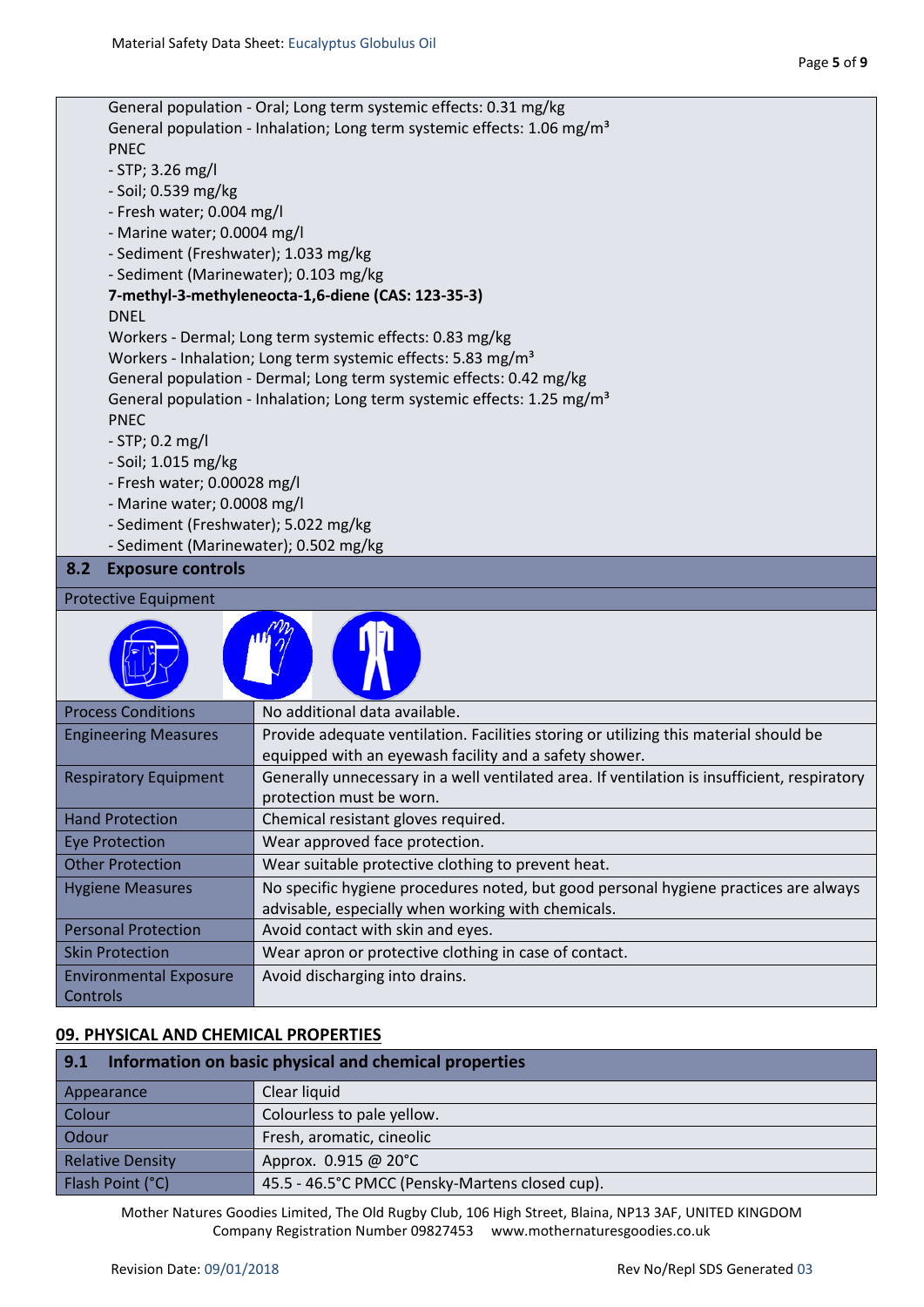| <b>Refractive Index</b>         | Approx. 1.452 @ 20°C          |
|---------------------------------|-------------------------------|
| Melting Point (°C)              | $+5$ to -20 $^{\circ}$ C      |
| Boiling Point (°C)              | $153 - 184$ °C                |
| <b>Vapour Pressure</b>          | ca 262 Pa @ 25°C              |
| Solubility in Water @20°C       | No additional data available. |
| Auto-ignition                   | $270^{\circ}$ C               |
| temperature (°C)                |                               |
| <b>Other information</b><br>9.2 |                               |

Partition coefficient

Eucalyptus is a natural complex substance. It is a mixture of several components, but three of them represent 90% of that mixture. LogP of each of these three components were calculated with the In Silico Algorythm For Environmental Risk Assessment toolbox, multilinear V.1.1. The range of the LogP varies as below. log Pow: 2.84 to 4.42

#### **10. STABILITY AND REACTIVITY**

| <b>10.1</b>       | <b>Reactivity</b>                                                     |
|-------------------|-----------------------------------------------------------------------|
|                   | The substance is stable under normal storage and handling conditions. |
| 10.2 <sub>1</sub> | <b>Chemical stability</b>                                             |
|                   | Stable under normal temperature conditions.                           |
| 10.3              | <b>Possible hazardous reactions</b>                                   |
|                   | None known.                                                           |
| 10.4              | <b>Conditions to Avoid</b>                                            |
|                   | Avoid heat, sparks and other sources of ignition.                     |
| 10.5              | <b>Incompatible materials</b>                                         |
|                   | Materials To Avoid                                                    |
|                   | Strong oxidising agents. Strong reducing agents.                      |
| 10.6              | <b>Hazardous Decomposition Products</b>                               |
|                   | Combustion produces carbon dioxide, carbon monoxide and smoke.        |

# **11. TOXOLOGICAL INFORMATION**

| 11.1 Information on toxicological effects |                                                                               |  |
|-------------------------------------------|-------------------------------------------------------------------------------|--|
| <b>Acute Toxicity</b>                     | Not classified.                                                               |  |
|                                           | Acute toxicity - oral                                                         |  |
|                                           | Notes (oral LD <sub>50</sub> )                                                |  |
|                                           | REACH dossier information. The oral LD50 for Eucalyptus oil is higher than    |  |
|                                           | 2000 mg.kg bw in mice therefore it is not classified according to the Annex   |  |
|                                           | VI to the Directive 67/548/EEC and the CLP Regulation (EC) No (1272-2008).    |  |
|                                           | Acute toxicity - dermal                                                       |  |
|                                           | Notes (dermal LD <sub>50</sub> )                                              |  |
|                                           | REACH dossier information. The dermal LD50 for Eucalyptus oil is higher       |  |
|                                           | than 5000 mg/kg bw in rabbits therefore it is not classified according to the |  |
|                                           | Annex VI to the Directive 67/548/EEC and the CLP Regulation (EC) No           |  |
|                                           | $(1272 - 2008).$                                                              |  |
| Skin corrosion / irritation               | Causes skin irritation.                                                       |  |
| Serious eye damage / irritation           | Not classified.                                                               |  |
| Respiratory or skin sensitisation         | May cause an allergic skin reaction.                                          |  |
| <b>Germ Cell Mutagenicity</b>             | Not classified.                                                               |  |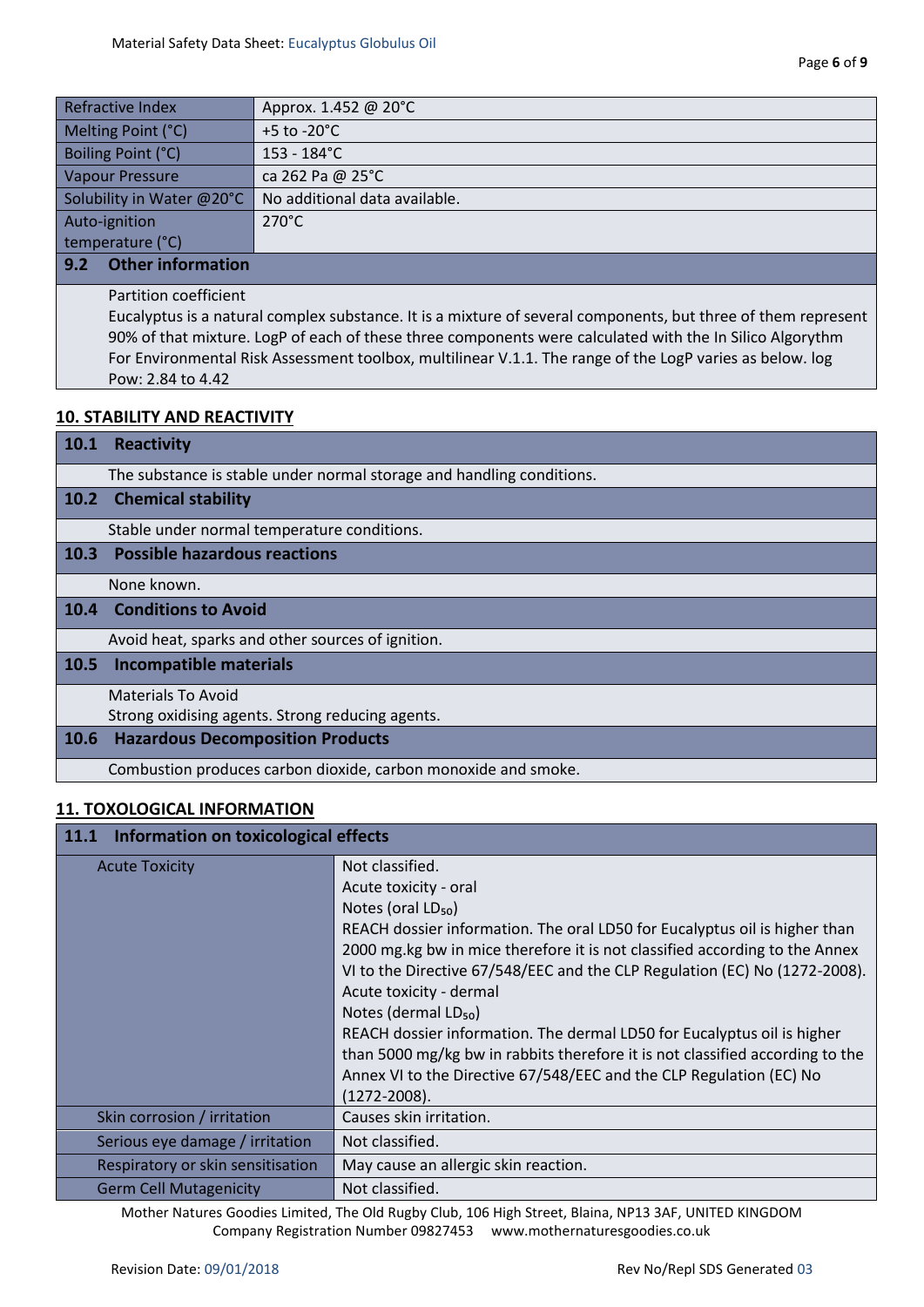| Carcinogenicity          | Not classified.                               |
|--------------------------|-----------------------------------------------|
| Reproductive toxicity    | Not classified.                               |
| STOT-single exposure     | Not classified.                               |
| STOT-repeated exposure   | Not classified.                               |
| <b>Aspiration hazard</b> | May be fatal if swallowed and enters airways. |
| Photo-toxicity           | No additional data available.                 |
| <b>Other Information</b> | No additional data available.                 |

#### **12. ECOLOGICAL INFORMATION**

| 12.1 | <b>Toxicity</b>                                                                                                                                                                                                                                                                                                                                                                     |
|------|-------------------------------------------------------------------------------------------------------------------------------------------------------------------------------------------------------------------------------------------------------------------------------------------------------------------------------------------------------------------------------------|
|      | Toxic to aquatic life with long lasting effects.                                                                                                                                                                                                                                                                                                                                    |
| 12.2 | Persistence & degradability                                                                                                                                                                                                                                                                                                                                                         |
|      | The substance is readily biodegradable.                                                                                                                                                                                                                                                                                                                                             |
| 12.3 | <b>Bioaccumulation Potential</b>                                                                                                                                                                                                                                                                                                                                                    |
|      | Partition coefficient<br>Eucalyptus is a natural complex substance. It is a mixture of several components, but three of them represent<br>90% of that mixture. LogP of each of these three components were calculated with the In Silico Algorythm<br>For Environmental Risk Assessment toolbox, multilinear V.1.1. The range of the LogP varies as below. log<br>Pow: 2.84 to 4.42 |
| 12.4 | <b>Mobility in soil</b>                                                                                                                                                                                                                                                                                                                                                             |
|      | No additional data available.                                                                                                                                                                                                                                                                                                                                                       |
| 12.5 | <b>Results of PBT and vPvB Assessment</b>                                                                                                                                                                                                                                                                                                                                           |
|      | This product does not contain any substances classified as PBT or vPvB.                                                                                                                                                                                                                                                                                                             |
| 12.6 | <b>Other adverse effects</b>                                                                                                                                                                                                                                                                                                                                                        |
|      | No additional data available.                                                                                                                                                                                                                                                                                                                                                       |
|      |                                                                                                                                                                                                                                                                                                                                                                                     |

# **13. DISPOSAL CONSIDERATIONS**

# **13.1 Waste treatment methods**

Recycling is preferred to disposal or burning. Disposal must be made according to official regulations. Must not be disposed together with household waste.

#### **14. TRANSPORT INFORMATION**

| 14.1   | <b>UN number</b>                  |                |
|--------|-----------------------------------|----------------|
|        | UN No. Road                       | 1169           |
|        | <b>UN No. SEA</b>                 | 1169           |
|        | UN No. AIR                        | 1169           |
| $14.2$ | <b>UN proper shipping name</b>    |                |
|        | EXTRACTS, AROMATIC, LIQUID        |                |
| $14.3$ | <b>Transport hazard class(es)</b> |                |
|        | <b>ADR/RID/ADN Class:</b>         | 3              |
|        | ADR/RID Classification code:      | F <sub>1</sub> |
|        | <b>IMDG Class</b>                 | 3              |
|        | <b>ICAO Class/Division</b>        | 3              |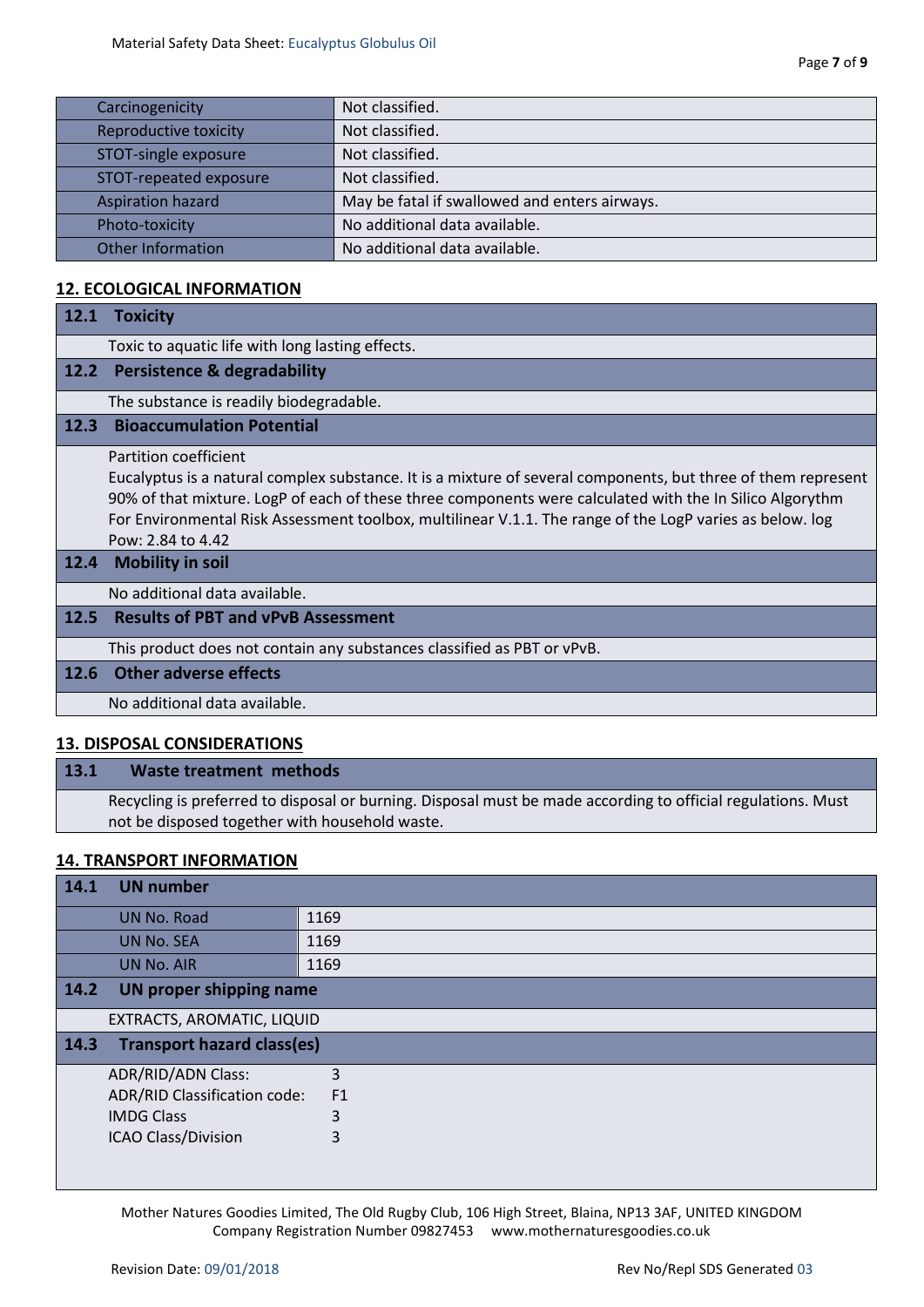|      | <b>Transport Labels</b>                                                 |            |  |  |
|------|-------------------------------------------------------------------------|------------|--|--|
|      | <b>LAMMABLE</b>                                                         |            |  |  |
| 14.4 | <b>Packing group</b>                                                    |            |  |  |
|      | ADR/RID/ADN Packing group<br>III                                        |            |  |  |
|      | <b>IMDG Packing group</b><br>III                                        |            |  |  |
|      | <b>ICAO Packing group</b><br>III                                        |            |  |  |
| 14.5 | <b>Environmental hazards</b>                                            |            |  |  |
|      | Environmentally Hazardous Substance/Marine Pollutant                    |            |  |  |
|      |                                                                         |            |  |  |
| 14.6 | <b>Special precautions for user</b>                                     |            |  |  |
|      | EmS                                                                     | $F-E, S-D$ |  |  |
|      | ADR transport category                                                  | 3          |  |  |
|      | <b>Emergency Action Code</b>                                            | 3Y         |  |  |
|      | Hazard Identification Number (ADR/RID)                                  | 30         |  |  |
|      | Tunnel restriction code                                                 | (D/E)      |  |  |
| 14.7 | Transport in bulk according to Annex II of MARPOL73/78 and the IBC code |            |  |  |
|      | Packed and transferred according to transport regulations.              |            |  |  |
|      | <b>15. REGULATORY INFORMATION</b>                                       |            |  |  |

# **15.1 Safety, health and environmental regulations/legislation specific for the substance or mixture**

Statutory Instruments

The Chemicals (Hazard Information and Packaging for Supply) Regulations 2009 (S.I 2009 No. 716).

Guidance Notes Workplace Exposure Limits EH40. CHIP for everyone HSG(108).

EU Legislation

Regulation (EC) No 1907/2006 of the European Parliament and of the Council of 18 December 2006 concerning the Registration, Evaluation, Authorisation and Restriction of Chemicals (REACH), establishing a European Chemicals Agency, amending Directive 1999/45/EC and repealing Council Regulation (EEC) No 793/93 and Commission Regulation (EC) No 1488/94 as well as Council Directive 76/769/EEC and Commission Directives 91/155/EEC, 93/67/EEC, 93/105/EC and 2000/21/EC, including amendments.

#### **15.2 Chemical safety assessment**

No additional information available.